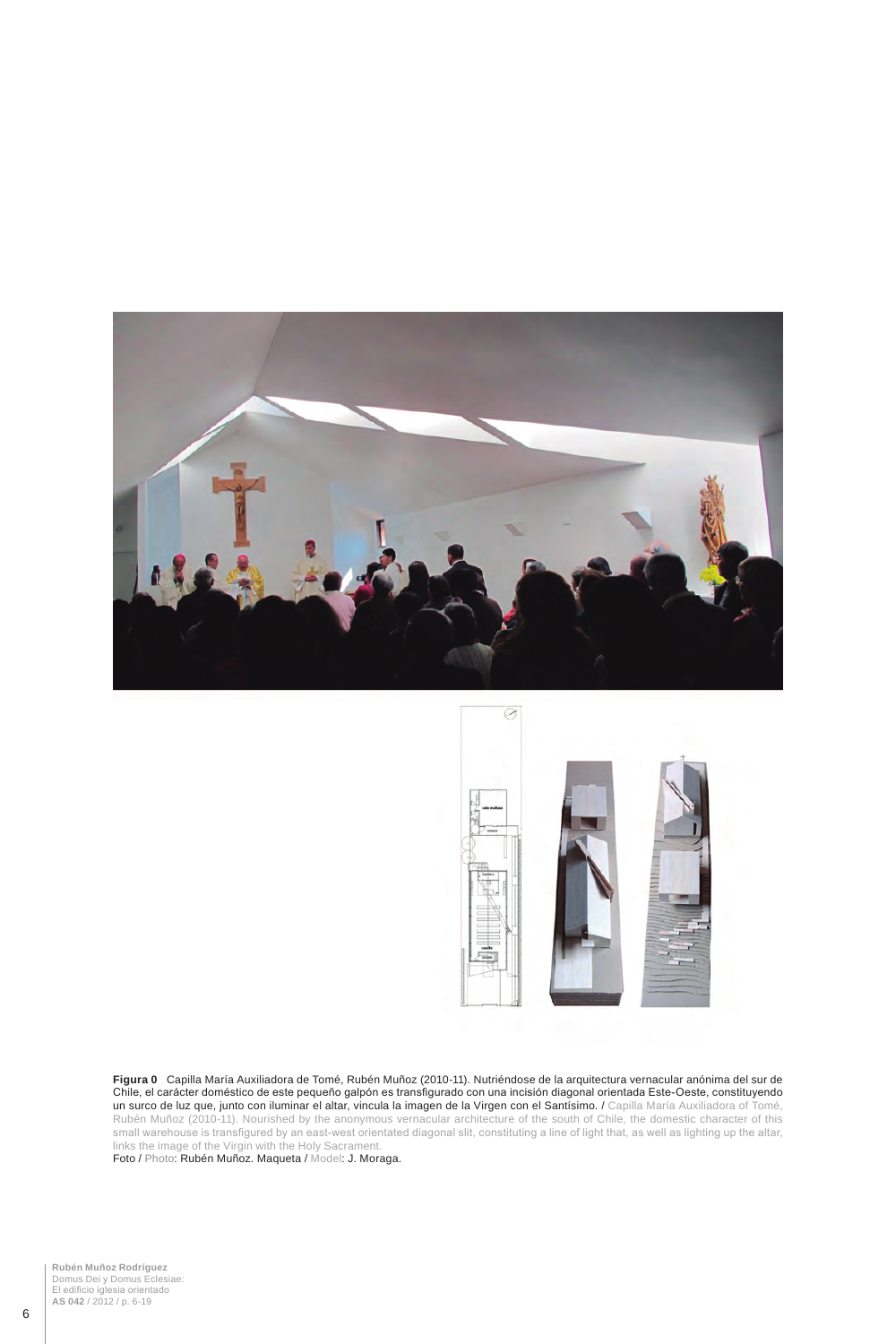# TRABAJO EN PROGRESO / WORK IN PROGRESS

# *DOMUS DEI Y DOMUS ECL ESIA E:* EL EDIFICIO IGLESIA ORIENTADO1

*DOMUS ECCL ESIA E AND DOMUS DEI*: THE ORIENTATED CHURCH BUILDING1

# RUBÉN MUÑOZ RODRÍGUEZ2

*"La sensibilidad de la edad moderna suele hablar enseguida de cosificación de lo religioso, de magia y teúrgia. En realidad, no ha alcanzado en absoluto una actitud superior, sino que ha perdido un órgano; el órgano para el misterio, o para lo litúrgico, o, dicho más en general, para el símbolo."*

Guardini, 1960:21

## INTRODUCCIÓN

La domus Eclesiae, la "casa de la Iglesia", tendría sus orígenes en las reuniones domésticas clandestinas de la Iglesia primitiva. Entendiendo el término griego *ekklesía*  como la "asamblea convocada", el edificio iglesia será la casa de la reunión de una asamblea, con su paralelo en la sinagoga judía; sin embargo, con su equivalencia en el otro edificio sacro hebreo, el templo de Jerusalén, el edificio iglesia también será concebido en su desarrollo y continuidad histórica como la *domus Dei*, la "casa de Dios". (Hani, 1983: 22-23; Ratzinger, 2006:53-57)

Dentro del movimiento litúrgico que precedió a la reforma del Concilio Vaticano II (1962-65), cabría destacar las experiencias desarrolladas por Romano Guardini con los grupos de las juventudes católicas alemanas "Quickborn" en las décadas de los años veinte y treinta. Los experimentos de Guardini con el arquitecto Rudolf Schwarz en la Sala de Caballeros del castillo de Rothenfelds (1928) dan cuenta del florecimiento de una nueva sensibilidad arquitectónicalitúrgica, colocándose el énfasis en la conformación de la asamblea, postulando una participación viva de la comunidad eclesial, el *Corpus Christi mysticum*.

*"The awareness of the modern age often tends to speak of how religion, magic and theurgy are treated as things. In reality, far from the achievement of any superior attitude, rather an organ has been lost; the organ for the mysterious, or for the liturgical, or, more generally speaking, for the symbol."*

Guardini, 1960:21

#### INTRODUCTION

The domus ecclesia, the "house of the Church", has its origins in the clandestine domestic meetings of the primitive church. If we understand the Greek term ekklesia as the "convened assembly", the church building becomes the house where the assembly meet. It finds a parallel with the Jewish synagogue, but its equivalence is to be found in that other sacred Hebrew building, the Temple in Jerusalem; throughout its historical development and existence the church building was conceived as the *domus Dei*, the "house of God". (Hani, 1983: 22-23; Ratzinger, 2006:53-57)

Within the liturgical movement that preceded the Second Vatican Council reform (1962-65), note should be taken of the experiences developed by Romano Guardini with groups from the German Catholic "Quickborn" youth movement in the 1920s and 30s. Guardini's experiments with the architect Rudolf Schwarz in the Hall of Armed Knights of Rothenfels Castle (1928) bear witness to the flourishing of a new architectural-liturgical awareness, placing emphasis on the assembly or congregation itself, proposing a living participation by the ecclesiastic community, the *Corpus Christi mysticum*.

**[1]** Este texto tiene su origen en la investigación de la tesis doctoral en curso: "La Iglesia del Monasterio Benedictino de la Santísima Trinidad de Las Condes: la luz como generatriz del espacio moderno litúrgico", dirigida por Víctor Pérez Escolano e inscrita en febrero del 2010, en el Departamento de Historia, Teoría y Composición Arquitectónica, ETSA, Universidad de Sevilla, España.Se agradece de forma especial al Pbro. Agostino Molteni por sus valiosas observaciones sobre el tema tratado en este artículo. / This text has arisen from the on-going PhD thesis: "The church of the Benedictine monastery of the Santísima Trinidad de Las Condes: the light as generator of the modern liturgical space", directed by Víctor Pérez Escolano and inscribed in February 2010 in the Department of Architectural History, Theory and Composition, ETSA, Universidad de Sevilla, Spain. Special thanks to Pbro. Agostino Molteni for his valuable observations on the issue dealt with in this article.

**[2]** Académico del Departamento de Diseño y Teoría de la Arquitectura, Universidad del Bío-Bío, Concepción, Chile. rmr@ubiobio.cl / Architect UBB. DEA in Architectural Composition by the ETSA of the Universidad de Sevilla, Spain. Member of academic staff of the Department of Architectural Design and Theory, Universidad del Bío-Bío, Concepción, Chile. rmr@ubiobio.cl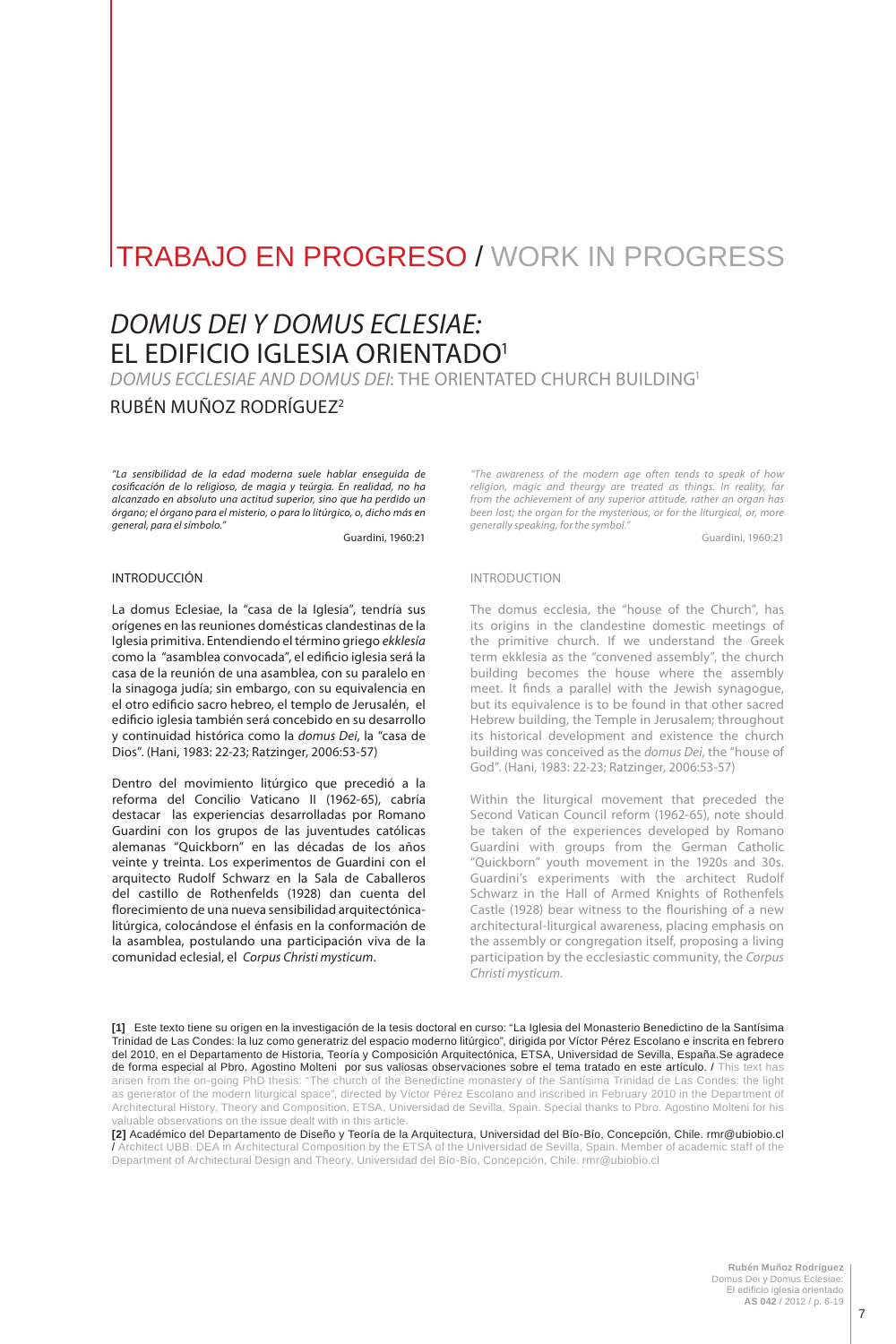

**Figura 1** Estudios de organización para una asamblea litúrgica, realizados por Romano Guardini y Rudolf Schwarz en la sala de Caballeros del castillo de Rothenfelds. Fotografía y plantas de: Bérgamo, Mauricio; Del Prete, Mattia. Spazi celebrativi. L´architettura **dell´ecclesia. Bologna: Dehoniane, 2001. /** Studies of the organisation for a liturgical congregation, carried out by Romano Guardini and Rudolf Schwarz in the Hall of Armed Knights of Rothenfels Castle. Photography and floor plans by: Bérgamo, Mauricio; Del Prete, Mattia. Spazi celebrativi. L´architettura dell´ecclesia. Bologna: Dehoniane, 2001.



**Figura 2** Capilla de Pajaritos, croquis originales de Alberto Cruz (1953). De: Archivo Histórico José Vial, PUCV. / Chapel of Pajaritos, original sketches by Alberto Cruz (1953). From: Archivo Histórico José Vial, PUCV.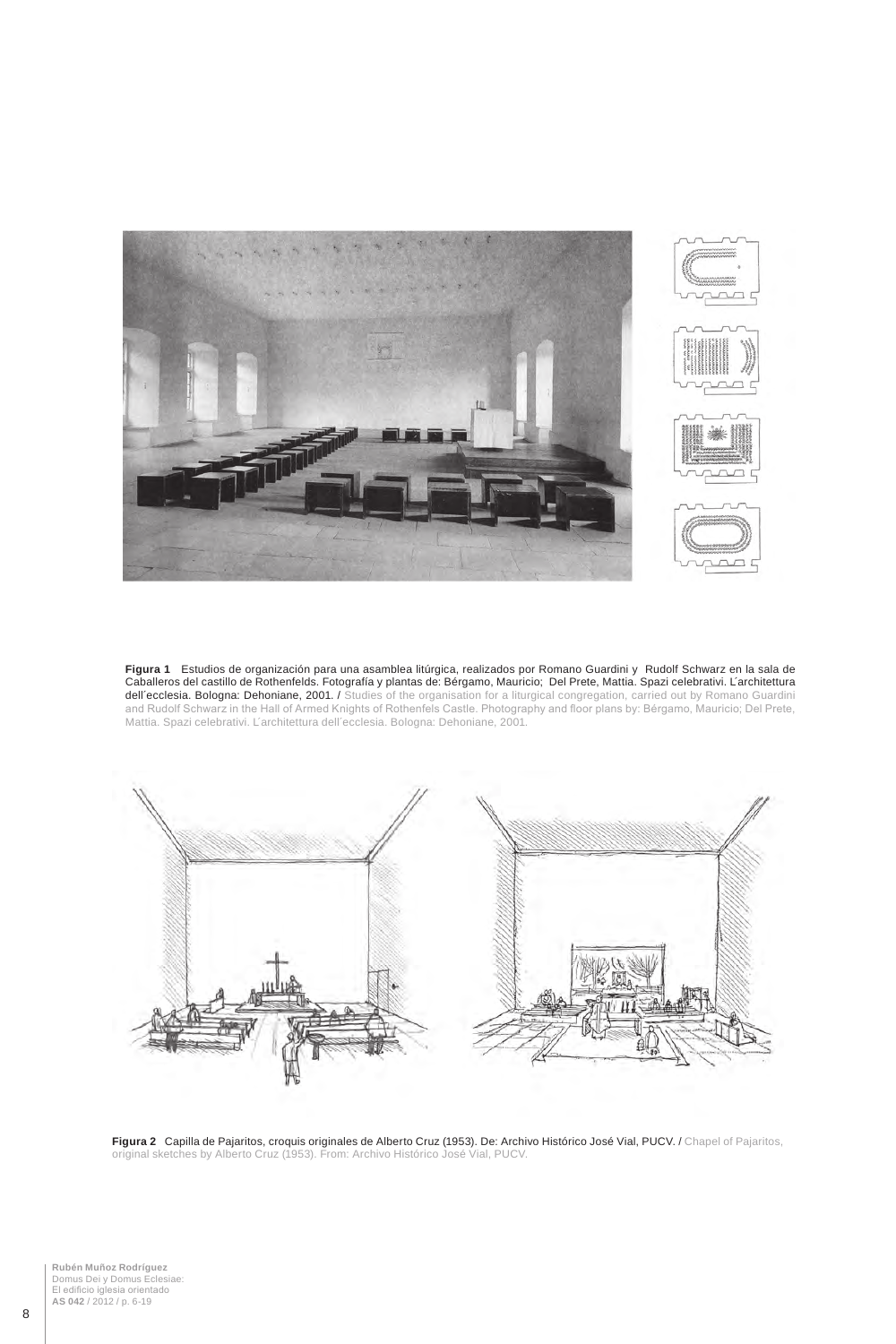En Rothenfelds la arquitectura fue reducida a un sencillo recipiente "limpio y blanco", el espacio disminuye su presencia llegando a un grado cero, para constituirse como un "espacio vivo" formado por la comunidad reunida<sup>3</sup> (Fig. 1).

En el ámbito chileno, cabría señalar la coincidencia con algunos de los planteamientos desarrollados por Alberto Cruz para el proyecto de la capilla de Pajaritos (1952-53), postulando un cubo blanco como una "forma ausente" que busca dar respuesta con una "penumbra luminosa" a la "forma de la oración." (Cruz, 1954: 235- 242) (Fig. 2)

Tras la premisa de una "activa participación" en la celebración de los misterios cristianos acogidos por el edificio iglesia, surgió una valorización y reorganización de la asamblea con respecto al altar y a los signos litúrgicos. Sin embargo, la comprensión arquitectónica de lo que implica una "verdadera participación" en la liturgia continúa en pleno debate<sup>4</sup>, señalando el propio Josep Ratzinger como tras el Concilio ha sido mal entendido el real sentido de la participación comunitaria, pudiendo desdibujarse el misterio de lo sagrado<sup>5</sup>. Para que el edificio iglesia cumpla su rol en plenitud, no bastaría acoger los aspectos funcionales del acto litúrgico, a modo de una sala de reuniones; su encargo lleva implícito el imperativo de permitir -arquitectónicamente- que el Misterio se haga presente de forma sensible, aunando las concepciones de la *domus Dei y la domus Eclesiae*<sup>6</sup> .

In Rothenfels, the architecture was pared down to a simple "clean and white" recipient; the presence of the space is reduced to zero in order to become a "living space" arising from the assembled company<sup>3</sup> (Fig. 1).

In the Chilean context, there is notable similarity with certain proposals developed by Alberto Cruz for the design of the Pajaritos chapel (1952-53), a white cube intended as an "absent form", creating a "luminous halflight" as a response to the "form of prayer". (Cruz, 1954: 235-242) (Fig. 2)

After the premise of "active participation" in the celebration of the Christian mysteries performed in the church building, the congregation came to be newly valued and reorganised in terms of the altar and liturgical symbols. However, an architectural understanding of the implications of "true participation" in the liturgy was still hotly debated, with Josep Ratzinger himself indicating that the real meaning<sup>4</sup> of community participation has been wrongly understood since the Council, potentially blurring the mystery of the sacred<sup>5</sup>. For the church building to wholly fulfil its role, it is not enough for it to provide a shelter for the liturgical act as if it were merely a meeting room; implicit in its architectural task is the imperative to allow the Mystery to become present in sense-perceptible form, thus uniting the concepts of domus *Dei and domus Ecclesiae6* .

**[3]** Sobre dicha experiencia señaló Rudolf Schwarz: "Como único equipamiento, la habitación tenía cien taburetes, pequeños cubos negros de madera. Esto era todo. La arquitectura se convirtió en un recipiente limpio y blanco. El otro, el espacio vivo, lo debería crear la comunidad por medio de sus reuniones. Aquí se hizo realidad esta idea: que una comunidad puede crear espacios por si misma (…) Es hermoso cuando el espacio sagrado se funde totalmente con la comunidad y en sus actos, cuando se construye por medio de la liturgia, cuando desaparece otra vez con ella y cuando se prescinde de cualquier actuación arquitectónica."(Cit. de: Fernández, 2009:47). / Rudolf Schwarz remarks upon this experience: "The sole furnishings in the room were one hundred stools, small, black wooden cubes. That was all. The architecture became a clean, white recipient. The other part, the living space, had to be created by the community by means of their meetings. Here, this idea became reality: that the community could create spaces for themselves (…) It is beautiful when the living space is wholly one with the community and its acts, when it is built through the liturgy, when it vanishes with the liturgy and when all architectural acting become unnecessary."(Quoted from: Fernández, 2009:47).

**[4]** Al respecto, refiriéndose al movimiento litúrgico, ya señalaba el teólogo Hans Urs von Balthasar en 1963: "El justificado aumento de participación del pueblo en el altar se transforma subrepticiamente en una auto-experiencia y una autosatisfacción de la conciencia piadosa. Esto se puede observar hasta en la misma arquitectura. Finalmente se da una teología de *Corpus mysticum* «organológica», bastante vulgar y procedente de una cosmología romántica". (von Balthasar, 1999:39) / In this respect, referring to the liturgical movement, the theologist Hans Urs von Balthasar remarked in 1963: "The justified increase in participation from the people at the altar is transformed surreptitiously into a self-experience and self-fulfilment of pious consciousness. This can be observed in the very architecture. Finally, an «organological» theology of *Corpus mysticum* is reached, considerably vulgar and emerging out of a romantic worldview". (von Balthasar, 1999:39)

**[5]** "La liturgia no es un show, no es un espectáculo que necesite directores geniales y actores de talento. La liturgia no vive de sorpresas simpáticas, de ocurrencias cautivadoras, sino de repeticiones solemnes. No debe expresar la actualidad, el momento efímero, sino el misterio de lo Sagrado. Muchos han pensado y dicho que la liturgia debe ser «hecha» por toda la comunidad para que sea verdaderamente suya. De este modo se ha dispersado el *propium* litúrgico, que no proviene de lo que nosotros hacemos, sino del hecho de que aquí acontece Algo que todos nosotros juntos somos incapaces de hacer (…) Se ha olvidado que el Concilio, por *actuosa participatio* entiende también el silencio, que permite una participación verdaderamente profunda y personal (…) La experiencia ha demostrado que el atenerse únicamente a la categoría de lo comprensible para todos, no ha conseguido que la liturgia fuera verdaderamente más comprensible, más abierta, sino más pobre." (Ratzinger, 1985:139-141). / "The liturgy is not a show, it is not a spectacle that needs brilliant directors and talented actors. The liturgy does not come to life through pleasant surprises or captivating happenings, but rather through solemn repetition. It should not express the present, the fleeting moment, but the mystery of the Sacred. Many have thought and said that the liturgy should be «made» by the community so that it might be truly theirs. Thus, the liturgical propium has been dispersed, since it does not come from what we do, but rather from the fact that Something is happening here that all of us together are unable to do (…) It has been forgotten that the Council, includes the silence in the term actuosa participatio, permitting a truly profound and personal participation (…) Experience has shown that by following the principle of making the liturgy comprehensible to all, rather than really making it more comprehensible, more accessible and open, it has become poorer." (Ratzinger, 1985:139-141).

**[6]** "La iglesia es la casa de Dios, pero también y primariamente es la asamblea cristiana. No hay que descuidar ninguno de los dos aspectos (…) Recientemente hay cierto peligro de concebir la iglesia no sólo como *domus Eclesiae*, sino simplemente como un lugar de movimiento y de acción (…), para todo lo que es físico, humano, despojando al edificio de su carácter mistérico, olvidando el alcance sobrenatural de nuestro culto y la presencia actuante de ese Dios con quien hablamos." (Plazaola, 1965:126). / "The church is the house of God, but it is also primarily a Christian assembly. Neither of these two aspects should be neglected (…) Recently the danger has arisen that the church be understood not solely as domus Ecclesiae, but rather more simply as a place of movement and action (…) for all that is physical and human, thus denying the building its mystery quality, forgetting the potential of our cult to reach beyond the natural sphere and ignoring the acting presence of that God of whom we speak." (Plazaola, 1965:126).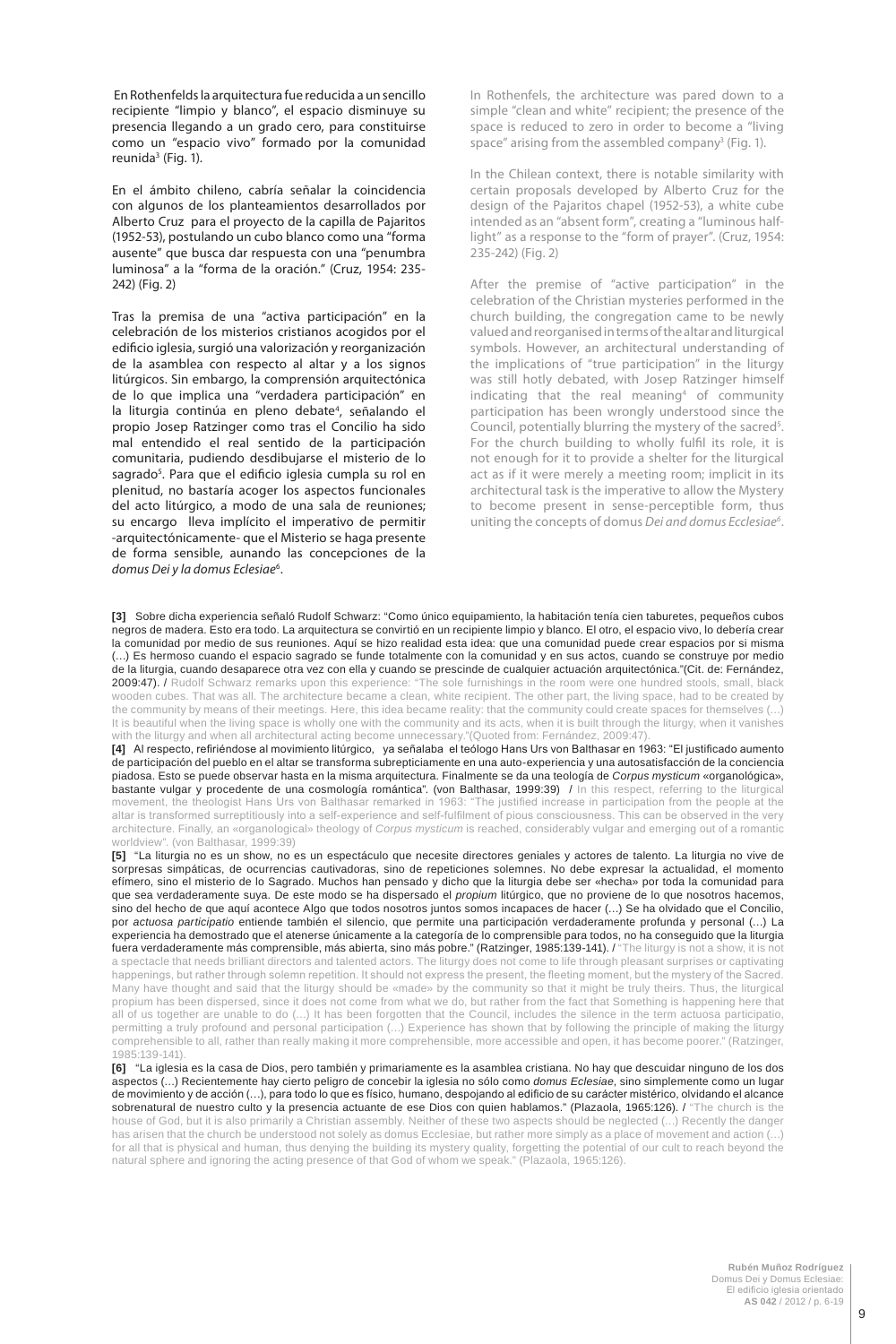



**Figura 3** Estudios de recorridos para una iglesia parroquial tipo para 200 personas sentadas (1960). D: procesiones interiores largas; E: procesiones interiores cortas; F: procesiones solemnes; 1: recepción; 2: visita Santísimo; 3: aspersión; 5: adoración de la cruz; 6: trono; 1, 3, 4: matrimonios. De: Archivo histórico José Vial, PUCV. / Studies of routes for a parish church type for 200 seated people (1960). D: long processional interiors; E: short processional interiors; F: solemn processions; 1: reception; 2: Holy Sacrament visit; 3: aspersion; 5: adoration of the cross; 6: throne; 1, 3, 4: marriages. From: Archivo histórico José Vial, PUCV. / **Figura 4** Iglesia de Curanilahue, vista interior desde el altar (1972). Fotografía: J. Hernández; de: Archivo Histórico José Vial, PUCV. / Church of Curanilahue, interior view from the altar (1972). Photography: J. Hernández; from: Archivo Histórico José Vial, PUCV. / **Figura 5**  Iglesia de La Florida, vista exterior. Fotografía: J. Ramos, de: Pérez et al., 1997. / Church of La Florida, exterior view. Photo Ramos, from: Pérez et al., 1997. / **Figura 6** Iglesia de Arauco, vista interior hacia el altar (1972). De: Archivo Histórico José Vial, PUCV. / Church of Arauco, interior view from the altar (1972). From: Archivo Histórico José Vial, PUCV. / **Figura 7** Iglesia de Lebu, vista **exterior. Fotografía: J. Ramos, de: Pérez et al., 1997./** Church of Lebu, exterior view. Photography: J. Ramos, from: Pérez et al., 1997.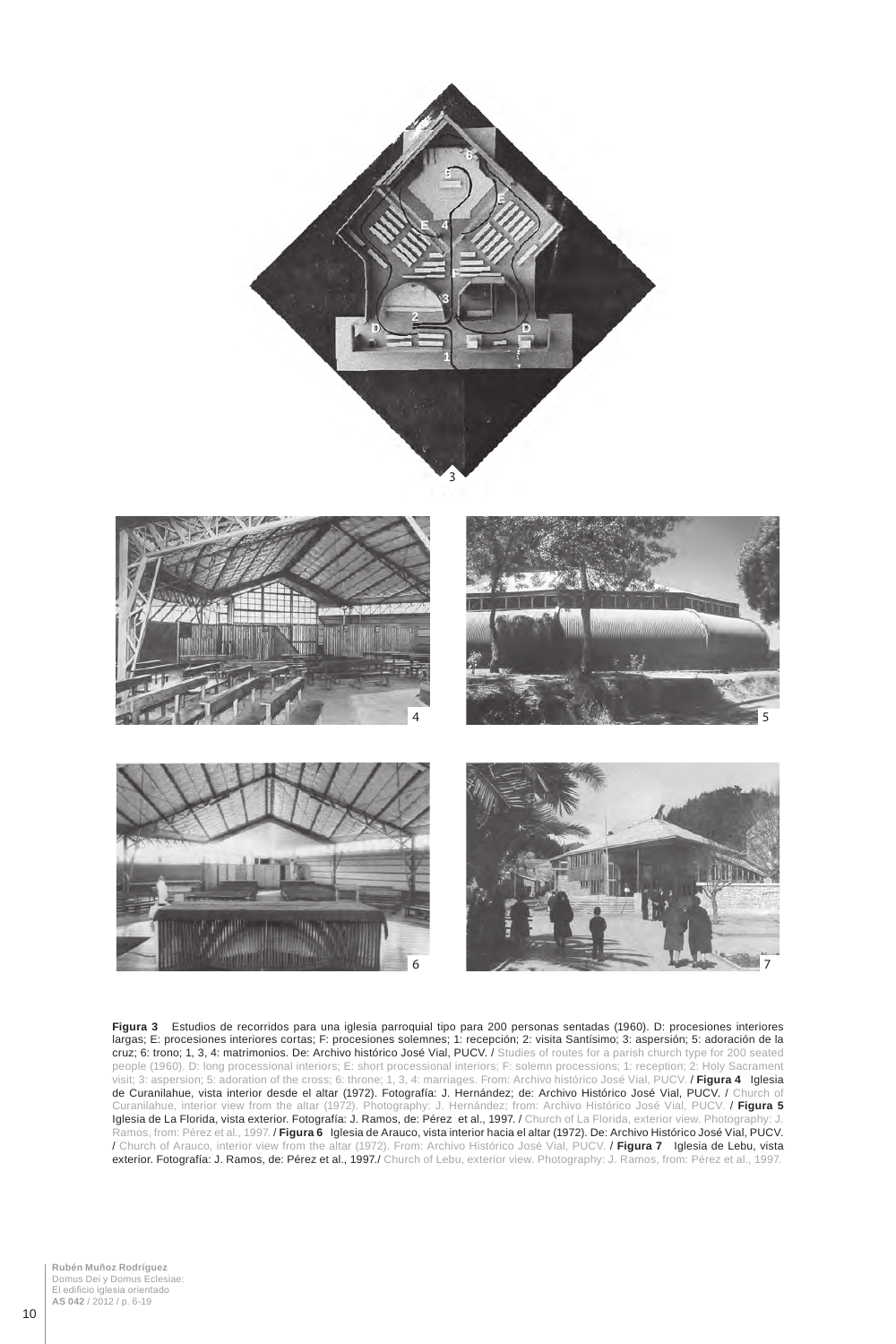## **DOMUS ECLESIAE: LAS IGLESIAS GALPÓN DEL SUR,** INSTITUTO DE ARQUITECTURA PUCV

Aunando investigación y proyecto, el Instituto de Arquitectura de la PUCV<sup>7</sup> proyecta, refacciona y construye varias iglesias durante los años cincuenta y sesenta, constituyendo lo que se podría nombrar como un laboratorio del espacio litúrgico en Chile.

En los estudios para una "iglesia parroquial tipo"8 (1961), se encuentra una buena síntesis de los problemas en juego. Bajo la premisa de fomentar una "participación activa" en el culto litúrgico, se concibe el edificio iglesia como "la asamblea convocada de los fieles" reunida como "comunidad litúrgica". Junto con acoger los recorridos rituales con su carácter procesional -declarando la necesidad contemporánea de contar con una "nave" de preparación previa al ingreso-, se destaca como tema central la "proximidad" de la asamblea dispuesta en torno al altar, permitiendo un "dominio visual" de la ceremonia y enfatizando el sentido de "unidad de los fieles". (Fig. 3)

Como una explicitación de dichos principios se encontrarían las denominadas iglesias galpón del sur de Chile, construidas por un grupo de docentes y alumnos de la PUCV entre 1962 y 1963. Pensadas como obras provisorias frente a la urgencia de la reconstrucción tras el terremoto de 1960, con un marcado carácter industrial -fruto de la adaptación de unas estructuras metálicas prefabricadas donadas-, estos casos se centran en dar respuesta a los requerimientos de los actos litúrgicos, con un espacio arquitectónico que nace de la conformación de la asamblea<sup>9</sup>. Se trata de una serie tipológica con sus variantes, construidas en Curanilahue (Fig.4), Florida (Fig.5), Arauco (Fig.6), junto con la desaparecida de Lebu (Fig.7), quedando en proyecto las de Carampangue y Coronel.

### **DOMUS ECCLESIAE: THE WAREHOUSE CHURCHES OF THE** SOUTH, INSTITUTO DE ARQUITECTURA PUCV

Uniting research and project, the Instituto de Arquitectura of the PUCV<sup>7</sup> designed, renovated and built several churches during the 1950s and 60s, constituting what could be called a laboratory of liturgical space in Chile.

A good summary of the issues at play can be found in the studies for a "parish church type"8 (1961). Under the premise of encouraging "active participation" in the liturgical cult, the church building is conceived as "the congregation of faithful" coming together as a "liturgical community". As well as providing a space for the ritual routes with their processional character –putting into evidence the contemporary need for a "nave" where one prepares to enter into the churchone key theme to be highlighted is the "proximity" of the congregation to the altar in order to allow "visual domination" of the ceremony and thus emphasise the sense of "the faithful in unity". (Fig. 3)

The so-called warehouse churches of southern Chile, built by a group of PUCV teachers and students between 1962 and 1963, provide a demonstration of these principles. They were intended as temporary solutions to the urgent need for reconstruction after the 1960 earthquake and possess a markedly industrial character since they were adaptations of a number of prefabricated metal structures that had been donated to the cause. These case studies focus on providing a response to the requirements of the liturgical act, with an architectural space that arises out of the coming together of the congregation.9 The resulting typology has many variants with built examples in Curanilahue (Fig.4), Florida (Fig.5) and Arauco (Fig.6), as well as the now demolished example in Lebu (Fig.7) and the unbuilt projects for Carampangue and Coronel.

**[7]** En 1952, Alberto Cruz (Premio Nacional de Arquitectura 1975), encabezó un grupo de arquitectos y artistas que refundan la Escuela de Arquitectura de la Universidad Católica de Valparaíso (PUCV), creando simultáneamente el Instituto de Arquitectura, una instancia de investigación proyectual iniciada con el proyecto de la capilla de Pajaritos. Desde una aproximación fenomenológica, fundada en la "observación" directa de la realidad, se postula desentrañar la relación existente entre la vida expresada en sus "actos" y la arquitectura que les otorga cabida. Con el croquis como forma de registro, se develan ciertos fenómenos que se constituyen en materia de proyecto, definiendo la "problemática" desde donde se origina cada propuesta. Dicho grupo formuló un planteamiento original del oficio, destacándose la concepción poética de Amereida -realizando una travesía épica por el continente americano en 1964-, las construcciones experimentales de la Ciudad Abierta de Ritoque, iniciadas en 1970, y las Travesías por América, incluidas en el plan de estudios desde 1980. / In 1952, Alberto Cruz (1975 National Architecture Award) led a group of architects and artists to re-found the Architecture School of the Universidad Católica de Valparaíso (PUCV), simultaneously creating the Instituto de Arquitectura, a space for design research that began with the Pajaritos chapel project. Using a phenomenological approach based on direct "observation" of reality, the proposal is to unravel the existing relationship between life expressed through "actions" and the architecture that shelters it. With the sketch as a form of record, certain phenomena are revealed that become key aspects for the subsequent design project, thus defining the "problematic" that is the origin of each proposal. The aforementioned group formulated an original proposal for the profession, as seen clearly in the poetic conception developed by Amereida (who undertook an epic crossing of the American continent in 1964), the experimental constructions of the Ciudad Abierta de Ritoque begun in 1970 and the Travesías por América, included in the course study plan since 1980.

**[8]** Instituto de Arquitectura PUCV. Estudio de Iglesia Parroquial para 200 personas sentadas, 1961. Carpeta 58/5. Archivo Histórico José Vial, PUCV. / Instituto de Arquitectura PUCV. Estudio de Iglesia Parroquial para 200 personas sentadas, 1961. Carpeta 58/5. Archivo Histórico José Vial, PUCV.

**[9]** Al respecto plantea Alberto Cruz: "Pensábamos en la iglesia como un lugar que se ordenaba por la liturgia(…), nos interesó la meticulosidad de las disposiciones para que fuera litúrgico, y allí nos encontramos con una cosa muy importante, la disposición de los fieles alrededor del altar, alrededor que significaba un modo visual influenciando por el teatro, por el cinematógrafo, para que todos estén en la misma proximidad visual, antes no sucedía, en las iglesias de tres naves muchos fieles colocaban la frente contra una columna, no era un «veedor», eso en esta época no se ha logrado, un «alrededor litúrgico»". Declaraciones de Alberto Cruz en entrevista realizada por el autor (Santiago de Chile, 6 de diciembre de 2008). / In this respect, Alberto Cruz suggests: "We thought of the church as a place laid out according to the liturgy (…), we were interested in the meticulous nature of the layouts that made the space liturgical, and there we discovered something very important, the layout of the congregation around the altar, which signified a visual mode influenced by the theatre, by the cinematographer, so that everyone shared the same visual proximity, something which did not happen before in the churches with three naves where many of the congregation sat face-to-face with a pillar and were not «see-ers», this has not yet been achieved in our time, a «liturgical surrounding»". Declarations made by Alberto Cruz in an interview with the author (Santiago de Chile, 6th December 2008).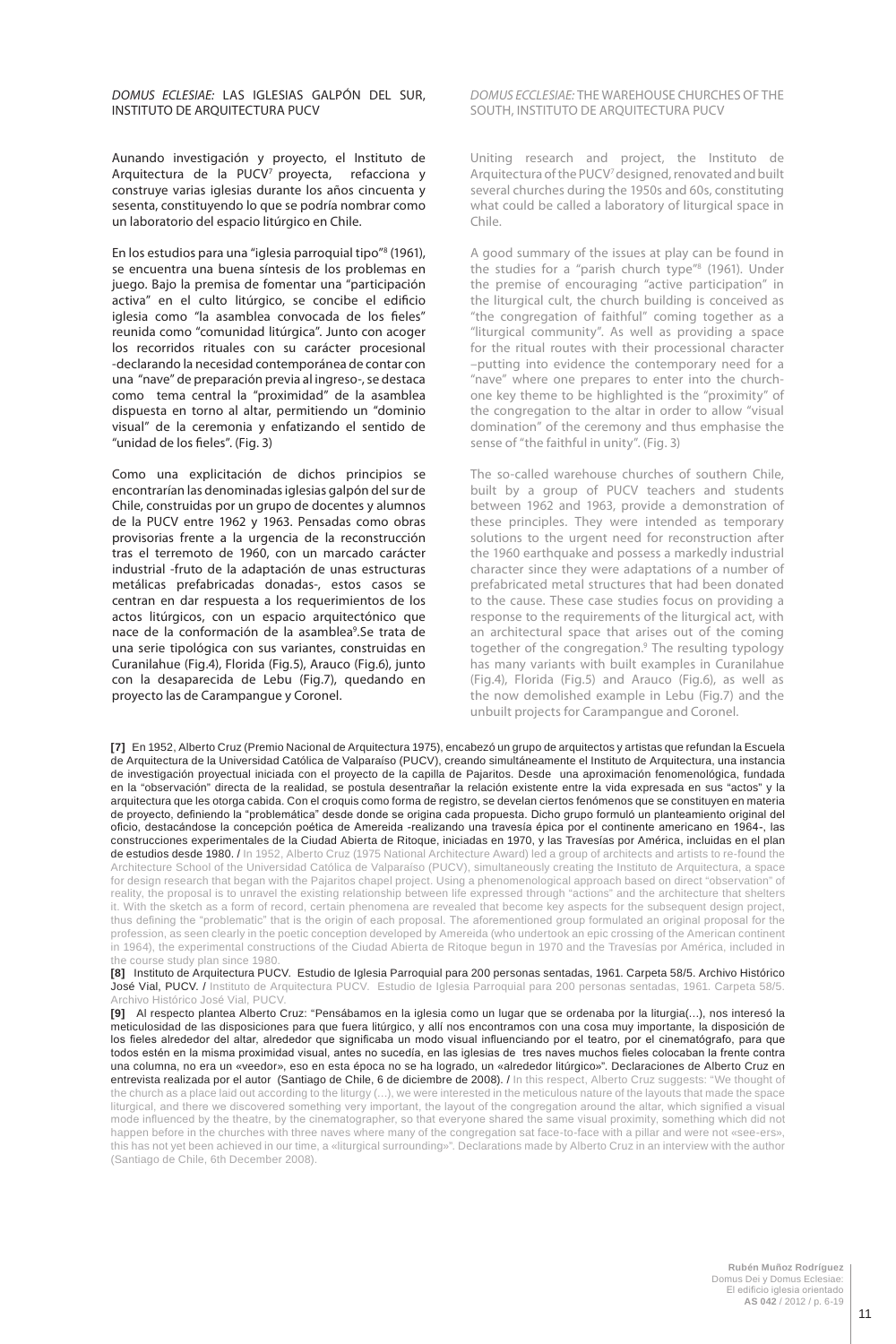

**Figura 8** De izquierda a derecha: plantas de las iglesias de Curanilahue (400 m²), Florida (400 m²), Arauco (565 m²) y Lebu (520 m²), Escuela de Arquitectura de la PUCV. De: Morgado, 2007. / From left to right: floor plans of the churches of Curanilahue (400m²), Florida (400m²), Arauco (565m²) and Lebu (520m²), PUCV School of Architecture. From: Morgado, 2007.





**Figura 9** Interior y planta de la iglesia de Santa Clara en Santiago, PUCV. Planta de: Pérez et al., 1997; Fotografías de: Archivo Histórico José Vial, PUCV, 1968. / Interior and floor plan from the Santa Clara church in Santiago, PUCV. Floor plan from: Pérez et al., 1997; Photographs from: Archivo Histórico José Vial, PUCV, 1968.





**Figura 10** Interiores y planta de la iglesia de Panquehue, José Cruz Ovalle. Planta: gentileza de José Cruz; Fotografías: Juan Purcel y Cristóbal Graf, de: Cruz, José, 2008. / Interiors and floor plan of the church of Panquehue by José Cruz Ovalle. Floor plan by José Cruz; Photographs: Juan Purcel and Cristóbal Graf, from: Cruz, José, 2008.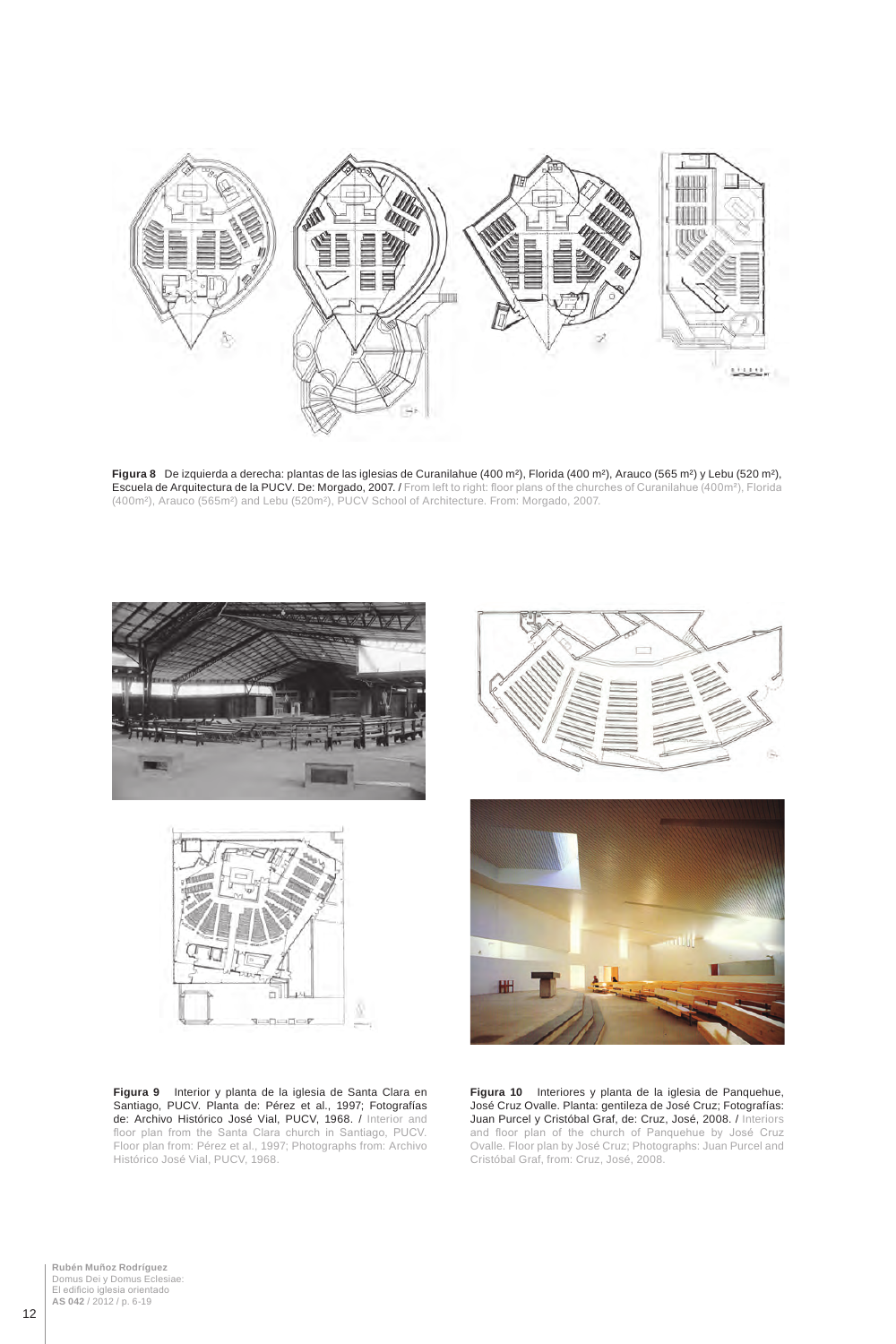La nave exterior preparatoria y la ubicación de la sacristía en el acceso, enfatizan el sentido procesional desde el ingreso de fieles y celebrantes hacia el altar. Retomando la antigua tradición de los catecúmenos, el baptisterio tiene un espacio reservado previo a ingresar a la asamblea. La organización en planta, con sus geometrías poligonales y circulares, presenta una relación radial de la asamblea dispuesta orgánicamente en torno al altar, buscando la proximidad de los fieles (Fig.8). Un cambio sustancial en la conformación tradicional del espacio, lo constituye el paso del carácter vertical al horizontal, y del predominio del largo por el ancho, reforzado por una iluminación perimetral horizontal. La capilla de diario del Santísimo se ubica de forma lateral al altar, integrándose al resto de la asamblea. Se postula una multiplicidad de situaciones que dentro de la unidad permitan que cada fiel encuentre libremente su situación propia para orar, llamando la atención la generosidad del espacio en torno al altar principal, dando cabida a los desplazamientos de las ceremonias solemnes (Pérez et al., 1997:145-149; Morgado, 2007:2-11).

Una obra contemporánea que muestra la vigencia de estos principios sería la iglesia de Panquehue, de José Cruz Ovalle (2007). Siguiendo los estudios realizados por el Instituto de Valparaíso, con una distribución cercana a la iglesia parroquial de Santa Clara en Santiago (1960) (Fig.9) y a las iglesias del sur, se invierte nuevamente el sentido clásico de la organización axial-longitudinal, planteándose una organización del espacio desde su ancho, buscando una proximidad participativa equivalente para toda la asamblea -dispuesta en forma de abanico- en torno al altar<sup>10</sup>. Junto con la escala y el carácter horizontal propio del pueblo de Panquehue, llama la atención los accesos tangenciales, la ubicación del coro y el espesor entre los límites del espacio del altar, concebido como una abstracción contemporánea equivalente a los antiguos retablos barrocos, con la luz como la propiedad principal de la expresividad del espacio sagrado<sup>11</sup>. (Fig.10)

Estos casos, alejándose de la monumentalidad propia del templo, fueron concebidos como salas litúrgicas de carácter doméstico, distanciándose de la concepción espacial y simbólica de la *domus Dei*, para acercarse a la comprensión del edifico iglesia como *domus Eclesiae*.

The exterior preparatory nave and the location of the sacristy at the entrance to the church emphasise the sense of procession from the moment of entry of the churchgoers and celebrants up to the altar itself. Returning to the old tradition of the catechumens, the baptistery is located in its own separate space prior to the entry point of the congregation. The spatial organisation in plan, with its polygonal and circular geometry, presents a radial relationship of the congregation to the altar, seeking proximity for the whole congregation (Fig.8). One substantial change in relation to the traditional spatial arrangement is the shift from a vertical to a horizontal space and from the predominance of length to width, further reinforced by horizontal perimeter lighting. The day chapel of the Holy Sacrament is placed laterally to the altar, thus being integrated with the rest of the congregation. A multiplicity of situations are proposed within the unit so that each member of the congregation is free to find his or her own place to pray, with a surprisingly generous space around the main altar thus permitting all necessary movement during the solemn ceremonies (Pérez et al., 1997:145-149; Morgado, 2007:2-11).

One contemporary work of architecture that demonstrates the relevance of these principles is the church of Panquehue by José Cruz Ovalle (2007). Following the studies carried out by the Instituto de Valparaíso with a similar layout to the Santa Clara parish church in Santiago (1960) (Fig.9) and the churches of the south, the classic longitudinal axis is once again inverted with a width-based spatial organisation that seeks to offer the whole congregation a similar participatory proximity to the rituals by placing them in a fan shape around the altar<sup>10</sup>. Alongside the scale and horizontal nature of the Panquehue project, attention is also drawn to the tangential entry points, the location of the choir and the thickness of walls around the edges of the altar space, conceived as a contemporary abstraction equivalent to old baroque altarpieces, with the light providing the main expressive quality to the sacred space<sup>11</sup>. (Fig.10).

These case studies, far from the monumentality of the temple, were conceived as liturgical rooms of a more domestic nature, thus distancing themselves from the spatial and symbolic concept of the *domus Dei* in order to draw closer to the understanding of the church building as *domus ecclesiae*.

**[10]** Según declaraciones de Cruz Ovalle (Santiago de Chile, 4 de junio de 2010), en entrevista realizada en conjunto con los arquitectos Jorge Harris, Patricio Morgado y Jessica Fuentealba, en el contexto de la investigación: "La luz en la arquitectura sacra contemporánea en Chile. Una mirada desde el Concilio Vaticano II", DIUBB 094702 1/R (2009-10). / According to declarations by Cruz Ovalle (Santiago de Chile, 4th June 2010) in an interview with the architects Jorge Harris, Patricio Morgado and Jessica Fuentealba in the research work: "La luz en la arquitectura sacra contemporánea en Chile. Una mirada desde el Concilio Vaticano II", DIUBB 094702 1/R (2009-10).

**[11]** José Cruz postula la construcción de un ámbito: "cuya blanca luminosidad intenta crear aquel aire de suspensión que distancie de los afanes cotidianos para acoger la oración y la celebración (…), en un equilibrio que evita todo dramatismo culminante (…), la necesaria abstracción que permite distanciar del aire cotidiano para colocarnos en aquel que corresponde a lo sagrado". Cit. traducida del inglés (Cruz, 2008:116). / José Cruz proposes the construction of a space: "whose white luminosity attempts to create that air of suspension that distances day-to-day needs and desires in order to embrace prayer and celebration (…), in a balance that avoids all culminating dramaticism (…), the necessary abstraction that allows abstraction from the day-to-day atmosphere to place ourselves in that which corresponds to the sacred". Quote translated from English (Cruz, 2008:116).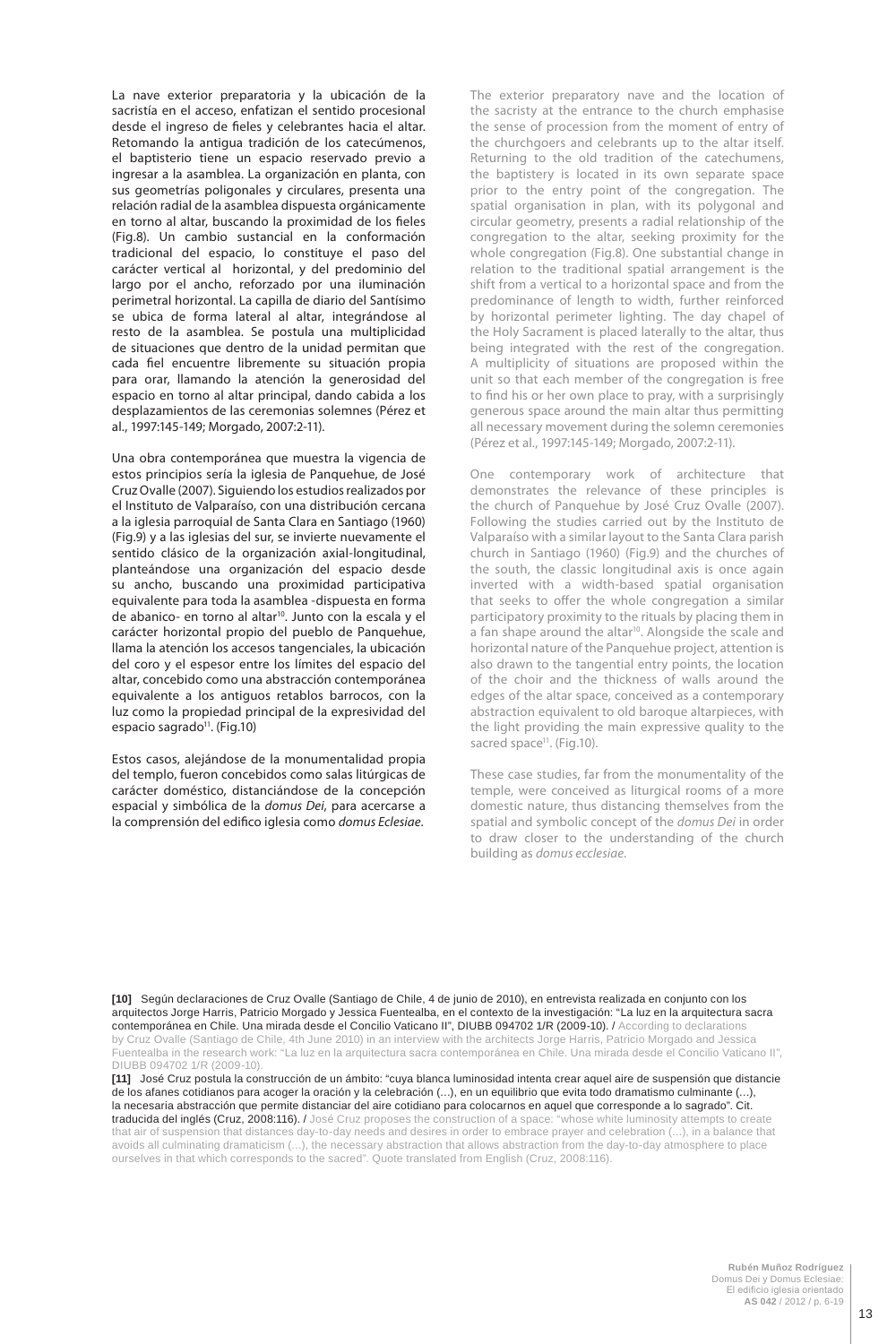

**Figura 11** Celebración litúrgica en la iglesia Las Condes, coincidiendo la dirección de celebrantes y la asamblea de fieles hacia la **ranura de luz del oriente. De: Pérez et al., 1997./** Liturgical celebration in the church of Las Condes with the gaze of the celebrants and congregation facing towards the slit of light in the east De: Pérez et al., 1997. / **Figura 12** Croquis original de Le Corbusier de Santa Sofía de Constantinopla (1929). De: Gresleri, 2001. / Original sketch by Le Corbusier of Santa Sofía of Constantinople (1929). From: Gresleri, 2001. / **Figura 13** Imagen de la Virgen en muro con perforaciones del altar, y textos en vidrieras del muro sur de Ronchamp. **Fotografía: Rubén Muñoz./** Image of the Virgen in the altar wall with perforations and texts and stained glass windows from the south wall of the chapel at Ronchamp. Photography: Rubén Muñoz. / **Figura 14** Interior capilla de Ronchamp hacia ranura orientada del altar. Fotografía: Rubén Muñoz. / Interior of the chapel at Ronchamp looking towards the orientated light slit of the altar. Photography: Rubén Muñoz. / **Figura 15** Interior iglesia del monasterio de la Tourette hacia ranura orientada del altar. Fotografía: Rubén Muñoz./ Interior of the church at the La Tourette monastery looking towards the orientated light slit of the altar. Photography: Rubén Muñoz.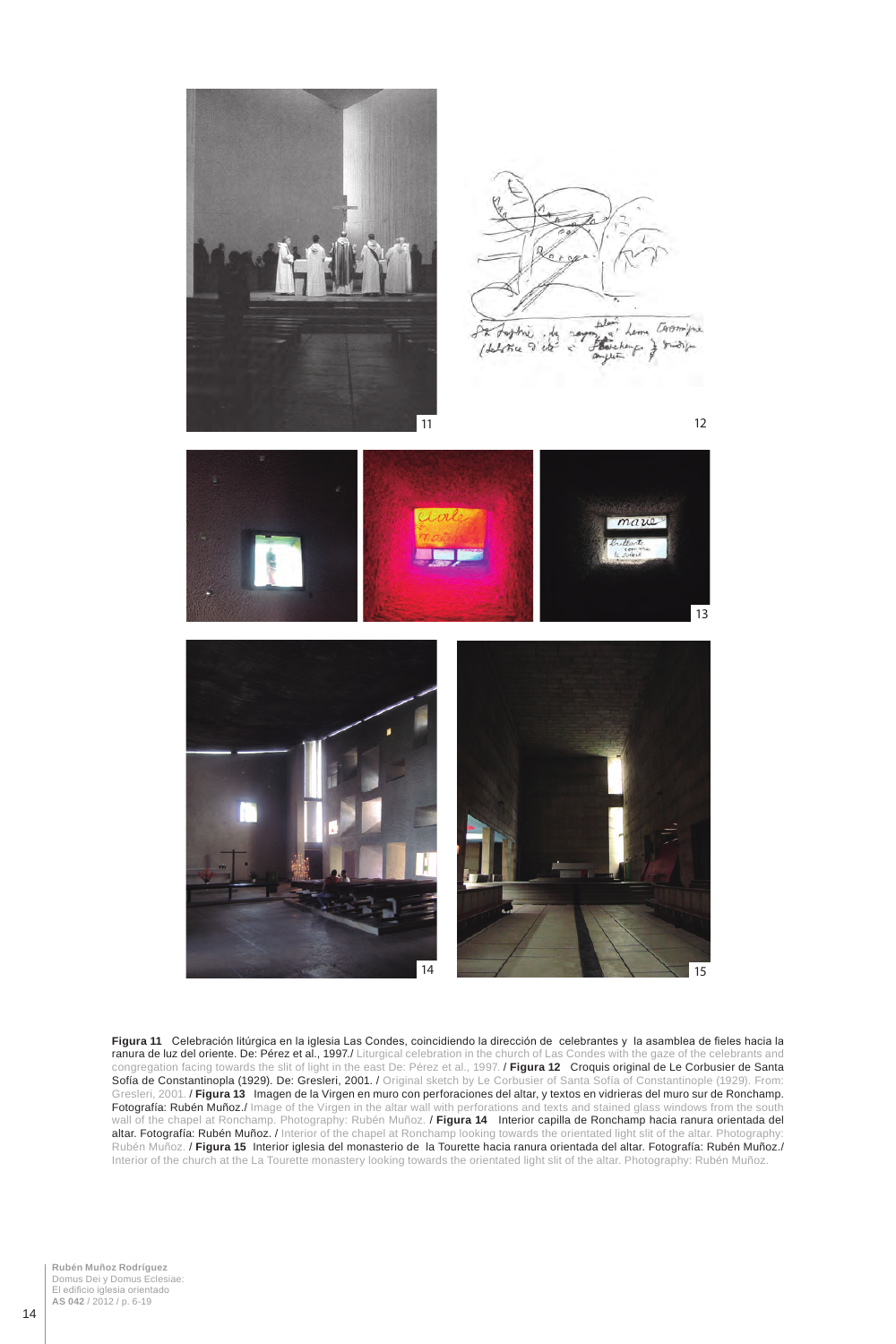DOMUS DEI: UNA ORIENTACIÓN RITUAL FRENTE AL COSMOS

Según Guardini, "cuando el edificio de una iglesia responde a su verdad o sentido, es un espacio conformado; tal espacio no es solamente útil y solemne, sino que se estructura según puntos de vista sacrales y expresa una realidad santa" (Guardini, 2005:183), "las tres direcciones del espacio sagrado son: hacia el sol naciente, que es Cristo (…) De norte a sur la oscuridad corre a la luz (…) Desde abajo hacia arriba." (Guardini, 1927:82).

A partir del s. XVI, la tradición cristiana de orientar las iglesias fue desapareciendo como regla en occidente (Lang, 2007: 83,106). Investigaciones recientes, en la línea de J.A. Junngmann y Henri de Lubac, han puesto en discusión la dirección litúrgica asumida masivamente tras el Concilio Vaticano II con la *celebratio versus populum*, planteando como al enfatizarse la representación del banquete comunitario pudiera perderse el carácter trascendente y sacrificial del rito, recomendándose retomar una orientación cristológica común entre sacerdote y fieles durante la plegaria eucarística (Fig.11) (Lang, 2007:110-134). Al respecto, el mismo Ratzinger señaló la importancia de recuperar la relación con el cosmos implícita en la tradicional orientación hacia el Este -hacia Cristo-, de la arquitectura sacra cristiana.<sup>12</sup>

Será el propio Le Corbusier quien todavía logró ver en Santa Sofía de Constantinopla "el rayo de sol de la era cósmica" (Fig.12), reformulando en su obra sacra la tradicional orientación del espacio sagrado. En la capilla de Notre Dame du Haut en Ronchamp (1950- 55), una gruta cercana a la arquitectura megalítica del dolmen, junto con las perforaciones en el muro del altar, simulando una constelación de estrellas -con un declarado sentido mariano evidenciado en los textos de las vidrieras: "María, brillante como el Sol", "estrella de la mañana" (Fig.13)-, una ranura vertical se eleva hacia el oriente constituyéndose en un elemento central de la composición del espacio interior(Fig.14).

Tal como plantea Jullian de la Fuente (Gresleri, 2001:155- 59), Le Corbusier muestra su predilección por la arquitectura románica en la iglesia del monasterio de Santa María de la Tourette (1953-60), acercándose a las proporciones verticales del espacio de la iglesia de Santa María en Cosmedín en Roma y a la iluminación de la iglesia de la abadía benedictina de Le Thonoret.

#### DOMUS DEI: A RITUAL ORIENTATION IN THE COSMOS

According to Guardini, "when a church building responds to its truth or real meaning, it provides a shaped space; such a space is not only useful and solemn, but is structured in accordance with sacral viewpoints and expresses a holy reality." (Guardini, 2005:183) "The three directions of sacred space are: towards the rising sun, which is Christ (…) From north to south the darkness runs towards the light (…) From below to above." (Guardini, 1927:82).

From the sixteenth century, the traditional Christian rule of orientating the church towards the east began to disappear in the West (Lang, 2007: 83,106). Recent research, following the lines of J.A. Junngmann and Henri de Lubac, has questioned the liturgical direction accepted by the majority after the Second Vatican Council with the *celebratio versus populum*, suggesting that by emphasising the representation of the community feast, the transcendental and sacrificial nature of the rite could be lost and recommending a return to a single common Christological orientation between the priest and congregation during the Eucharist prayer (Fig.11) (Lang, 2007:110-134). In this respect, Ratzinger himself signalled the importance of recuperating the relationship with the cosmos implicit in the traditional orientation of sacred Christian architecture towards the east, towards Christ.12

Le Corbusier still managed to see in Santa Sofía of Constantinople "the ray of sun of the cosmic era" (Fig.12), thus reformulating the traditional orientation of sacred space in his religious works of architecture. In the chapel of Notre Dame du Haut in Ronchamp (1950-55), a sacred grotto similar to the megalithic architecture of the dolmen, one finds perforations in the altar wall that simulate a constellation of stars (with open adoration of the Virgin Mary displayed in the texts on the stained glass windows: "Mary, bright as the Sun", "star of the morning", (Fig.13) and a vertical slit of light that points towards the east constitutes a central element of the interior spatial composition (Fig.14).

As suggested by Jullian de la Fuente (Gresleri, 2001:155- 59), Le Corbusier displays a preference for Romanesque architecture in the church for the Santa María de la Tourette monastery (1953-60), drawing close to the vertical spatial proportions of the Santa María church in Cosmedín in Roma and the lighting of the Benedictine Abbey of Le Thoronet. Here, one vertical slit of light

**[12] "**Orientación quiere decir antes que nada, simplemente la dirección de la mirada hacia Cristo como lugar de encuentro entre Dios y el hombre. Esta orientación es expresión del carácter cristológico fundamental de nuestra oración (…) El hecho de que se encuentre el símbolo de Cristo en el sol naciente, remite a una determinada cristología escatológica. El sol es figura del Señor que retorna (…) Rezar con el rostro vuelto hacia el Este significa salir al encuentro del Cristo que llega. Este volverse hacia el Este significa que el cosmos y la historia de la salvación son partes de un todo. Esta dimensión cósmica está presente en la liturgia cristiana. Ella nunca se realiza en un mundo exclusivamente hecho por la mano del hombre. Se trataba siempre de una liturgia cósmica y el tema de la creación es propio de la oración cristiana (…), siempre que sea posible, se debería reemprender esta tradición apostólica de orientar los edificios del culto cristiano hacia el Este." (Ratzinger, 2006:58-59). / "Orientation wishes to express, above all else, the direction of the gaze towards Christ as a place of encounter between God and man. This orientation is an expression of the fundamental Christological nature of our prayer (…) The fact that the symbol of Christ is found in the rising sun refers to a specific eschatological Christology. The sun is the figure of the Lord that returns (…) To pray with the face turned towards the east means to go to meet the Christ who approaches. This gesture of turning to the east means that the cosmos and the history of salvation are parts of a whole. This cosmic dimension is present in the Christian liturgy. This can never be realised in a world made exclusively by the hands of man. It always involved a cosmic liturgy and the issue of creation is inherent in Christian prayer (…), whenever it is possible, this apostolic tradition of facing the buildings of the Christian cult towards the east should be undertaken once again." (Ratzinger, 2006:58-59).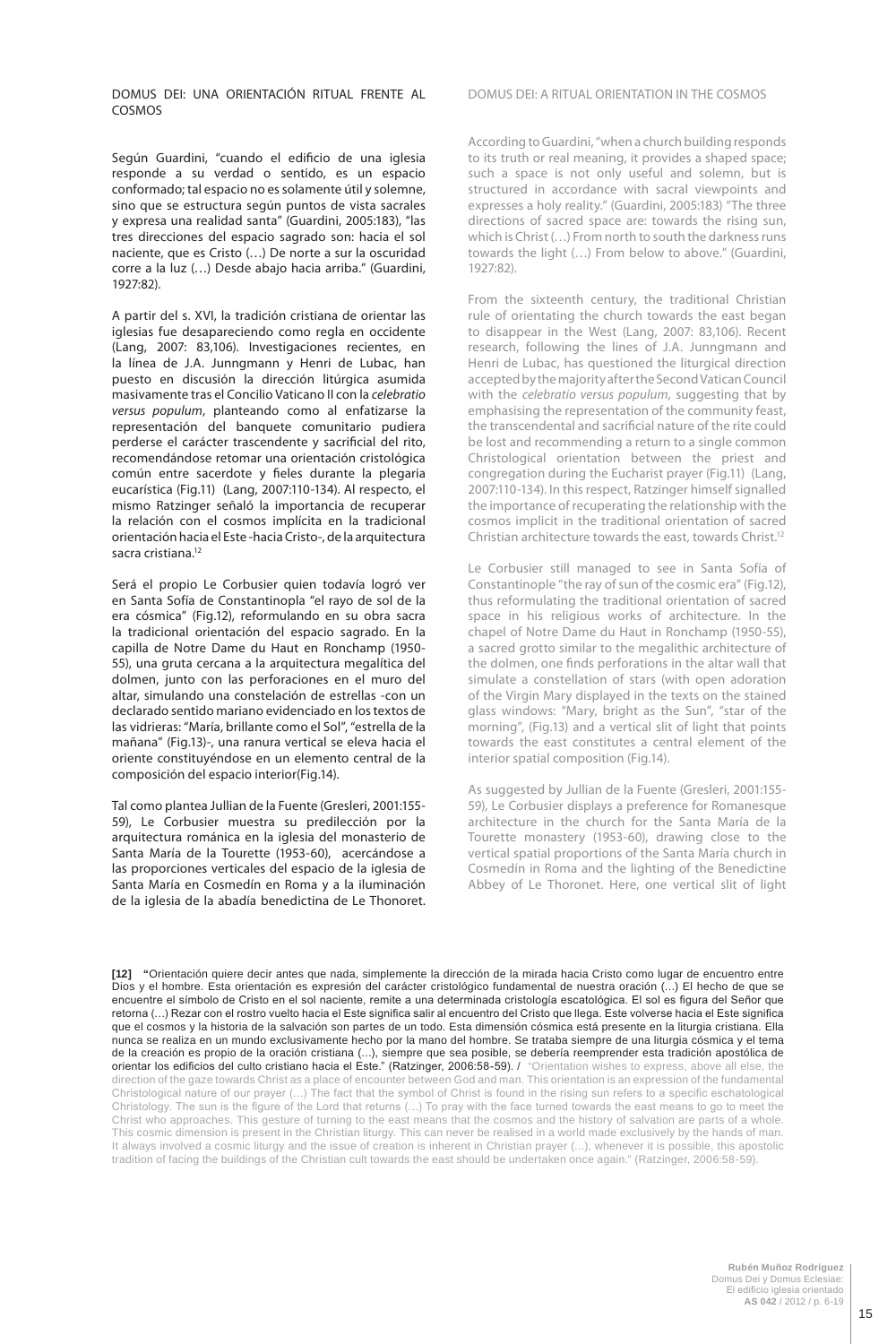

**Figura 16** Interior iglesia del monasterio de Las Condes hacia ranura de luz del oriente. Fotografía: Rubén Muñoz./ Interior of the church of the Las Condes monastery looking towards the eastern slit of light. Photography: Rubén Muñoz.



**Figura 17** Plantas de Ronchamp, la Tourette y Las Condes. De: Gresleri, 2001; y de: Gross, Patricio y Vial, Enrique. El monasterio benedictino de Las Condes. Una obra patrimonial. Santiago: PUC, 1988. / Floor plans of Ronchamp, La Tourette and Las Condes. From Gresleri, 2001; and from: Gross, Patricio and Vial, Enrique. El monasterio benedictino de Las Condes. Una obra patrimonial. Santiago: PUC, 1988.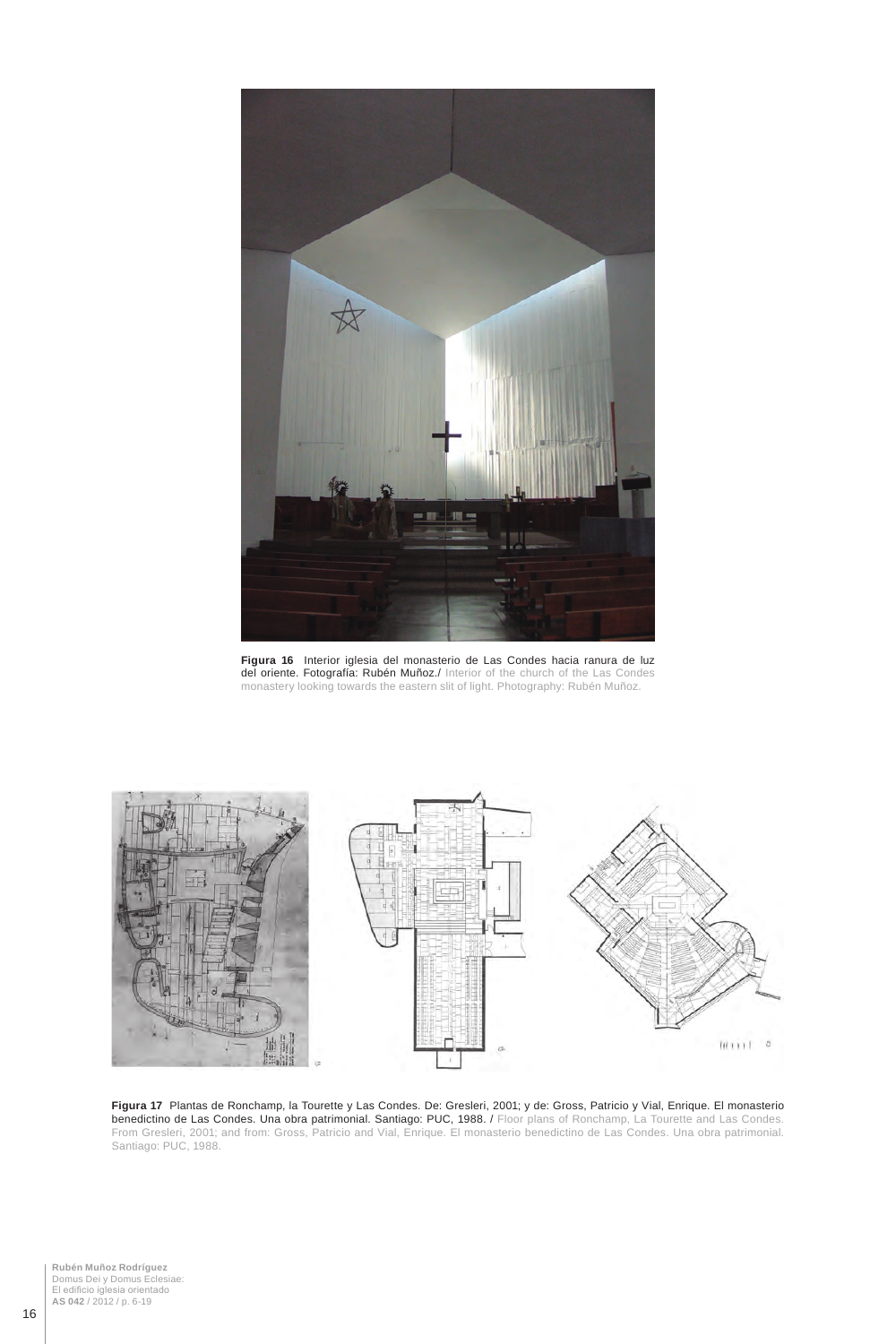Una ranura vertical de luz hacia el oriente deja entrar los primeros rayos de sol (Fig.15), mientras que en el extremo opuesto de la iglesia, una ranura horizontal da cuenta del ocaso del día con sus tonos anaranjados, otorgando un sentido existencial y temporal a la liturgia<sup>13</sup>.

En esta misma línea, un caso paradigmático en Chile lo constituye la iglesia del monasterio benedictino de Las Condes de Martín Correa y Gabriel Guarda (1962-64), que si bien no está orientada en la dirección Oeste-Este, recibe los primeros rayos del sol del oriente a través de una ranura de luz vertical en el altar (Fig.16) (Muñoz, 2010:112-113). Con una organización radial de las dos asambleas -monjes y fieles- en torno al altar, se permite la posibilidad de celebrar con una doble orientación en sus ascendentes espacios cúbicos (Fig.11), logrando un justo equilibrio entre las concepciones de *domus Dei* y *domus Eclesiae.* (Fig. 17)

Algunos casos contemporáneos que dan cuenta de la vigencia de la problemática enunciada serían la iglesia en Marco de Canaveses en Portugal (1990-97), de Álvaro Siza<sup>14</sup> (Fig. 18), la catedral de los Ángeles en EE.UU. (1996-2002) o la iglesia parroquial de Iesu de San Sebastián en España (2008-2011) de Rafael Moneo<sup>15</sup> (Fig. 19 y 20) y la iglesia del monasterio cisterciense de Nuestra Señora de Novy Dvur en la República Checa (1999-2004), de John Pawson (Fig. 21). Todas ellas, con un claro predominio del carácter vertical del espacio, se alejan de la organización asambleal radial en torno al altar, prefiriendo la clásica organización axial de la asamblea y retomando la canónica orientación hacia el Este, apoyándose en la tradición como una vía segura de aproximarse al sentido sagrado del edificio iglesia.

towards the east lets in the first rays of sun (Fig.15), while at the opposite end of the church a horizontal slit acknowledges the orange-toned sunset, thus lending the liturgy an existential sense of being and of time<sup>13</sup>.

Along these same lines, one paradigmatic case in Chile is the church belonging to the Benedictine monastery of Las Condes by Martín Correa and Gabriel Guarda (1962-64), which, although not possessing an eastwest orientation, receives the first rays of sun from the east through a vertical slit of light in the altar (Fig.16) (Muñoz, 2010:112-113). A radial layout of the two assembled groups –monks and congregation- around the altar, allows the possibility to celebrate with a twofold orientation in the ascending cubic spaces (Fig.11), thus achieving a precise balance between the concepts of *domus Dei* and *domus ecclesiae.* (Fig.17)

Some contemporary cases that recognise the relevance of this problematic include the church of Marco de Canaveses in Portugal (1990-97) by Álvaro Siza<sup>14</sup> (Fig. 18), Los Angeles cathedral in the United States (1996- 2002), the parish church of Iesu de San Sebastián in Spain (2008-2011) by Rafael Moneo<sup>15</sup> (Fig. 19,20) and the church of the Cistercian monastery of Nuestra Señora de Novy Dvur in the Czech Republic (1999- 2004) by John Pawson (Fig. 21). All these, with a clear predominance of vertical spatial character, distance themselves from a radial organisation around the altar, preferring the classic axial organisation as a means to ensuring an approximation to the sacred sense of the church building.

**[13]** "Las horas canónicas del rezo de la Iglesia se rigen por el curso del sol, pero aquí el Sol es Cristo. Acontecimientos históricos de la vida de Jesús se concatenan y coinciden con esta significación simbólica. El amanecer del sol, por si mismo el símbolo más elocuente del Salvador resucitado de la muerte, es exactamente la hora de su resurrección real (…) El sol comienza a ponerse en Occidente. Los antiguos creían que en Occidente, por donde el sol se sumerge en el mar, estaba el reino de los muertos y emergían las islas donde vivían los bienaventurados. También el cristiano en el ocaso piensa en una dichosa despedida de todas las fatigas del mundo y comienza a vislumbrar una luz que no se acabará." (Casel, 1953:207,214) / "The canonical hours of prayer of the church are ruled by the course of the sun, but here the Sun is Christ. Historical events in the life of Jesus are connected with and coincide with this symbolic meaning. The rising of the sun, in itself a most eloquent symbol of the Saviour resuscitated after death, is exactly the hour of his actual resurrection (…) The sun begins to set in the west. In the olden days people believed that in the west, where the sun sinks into the sea, lay the kingdom of the dead and the islands where the bienaventurados dwelt. Furthermore, the Christian thinks of the dusk as a time of glad farewell to worldly fatigue where he begins to glimpse the light that will never fade." (Casel, 1953:207,214)

**[14]** "La dificultad es debida a importantes alteraciones en la liturgia: piénsese en concreto en la celebración de la misa, actualmente el sacerdote da la cara a la asamblea de los fieles (...) Lo esencial de este cambio transforma por completo el carácter de la celebración, anulando el sentido de la organización espacial tradicional en sus distintas formas y en su lenta y permanente evolución. Al mismo tiempo, esta nueva condición no justifica la interpretación de la iglesia en tanto que auditorio (…), las discusiones con los teólogos pusieron en evidencia la contradicción que envuelve hoy las distintas interpretaciones. Se trata de un programa inestable, que queda todavía por resolver (…) Cuando comencé a estudiar el programa, pronto comprendí el enorme alcance de esta ruptura en la continuidad secular de la tradición, y todavía me parece que este aspecto no tiene en absoluto paralelos en la vida efectiva de la Iglesia y en la relación entre Iglesia y sociedad. Por esta razón, y pese a las adaptaciones necesarias, procuré preservar la continuidad con la **tradición." (Siza, 2003:51,57) /** "The difficulty is due to significant changes in the liturgy: think concretely about the mass, the priest now faces the congregation (…) The essential nature of this change completely transforms the character of the celebration, annulling the traditional sense of the different forms of spatial organisation and its gradual on-going evolution. At the same time, this new condition does not justify the interpretation of the church as an auditorium (…), the discussions with the theologists made evident the contradiction enveloping the different interpretations today. This is an unstable programme that has yet to be resolved (…) When I began to study the programme I soon realised the enormous impact that this rupture has had upon the secular continuity of the tradition, and it still seems to me that this aspect has no parallel whatsoever in the effective life of the Church and the relationship between the Church and society. On this account, despite the necessary adaptations, I managed to preserve continuity with the tradition." (Siza, 2003:51,57) **[15]** En ambos casos, junto con retomar la tradicional orientación hacia el Este -coincidiendo en Los Ángeles con la dirección hacia Roma-, se retoma la organización de la planta cruciforme, postulándose la arquitectura como un "vehículo para la experiencia

religiosa" fundada en la memoria -nutriéndose de la arquitectura bizantina, románica, gótica y barroca, junto a algunos casos del arte y la arquitectura moderna-, enfatizando así "la importancia que la historia tiene para la arquitectura sacra, no olvidemos que la religión es algo recibido." (Moneo, 2010:498-512) / In both cases, as well as reincorporating the traditional east-facing orientation, coinciding in Los Angeles with the direction towards Rome, the cross-shaped plan was also reintroduced, putting the architecture forward as a "vehicle for religious experience" fused in the memory, nourished by byzantine, romantic, gothic and baroque architecture as well as some cases from modern art and architecture, thus emphasising "the importance of history on sacred architecture, not forgetting that religion is something received." (Moneo, 2010:498-512)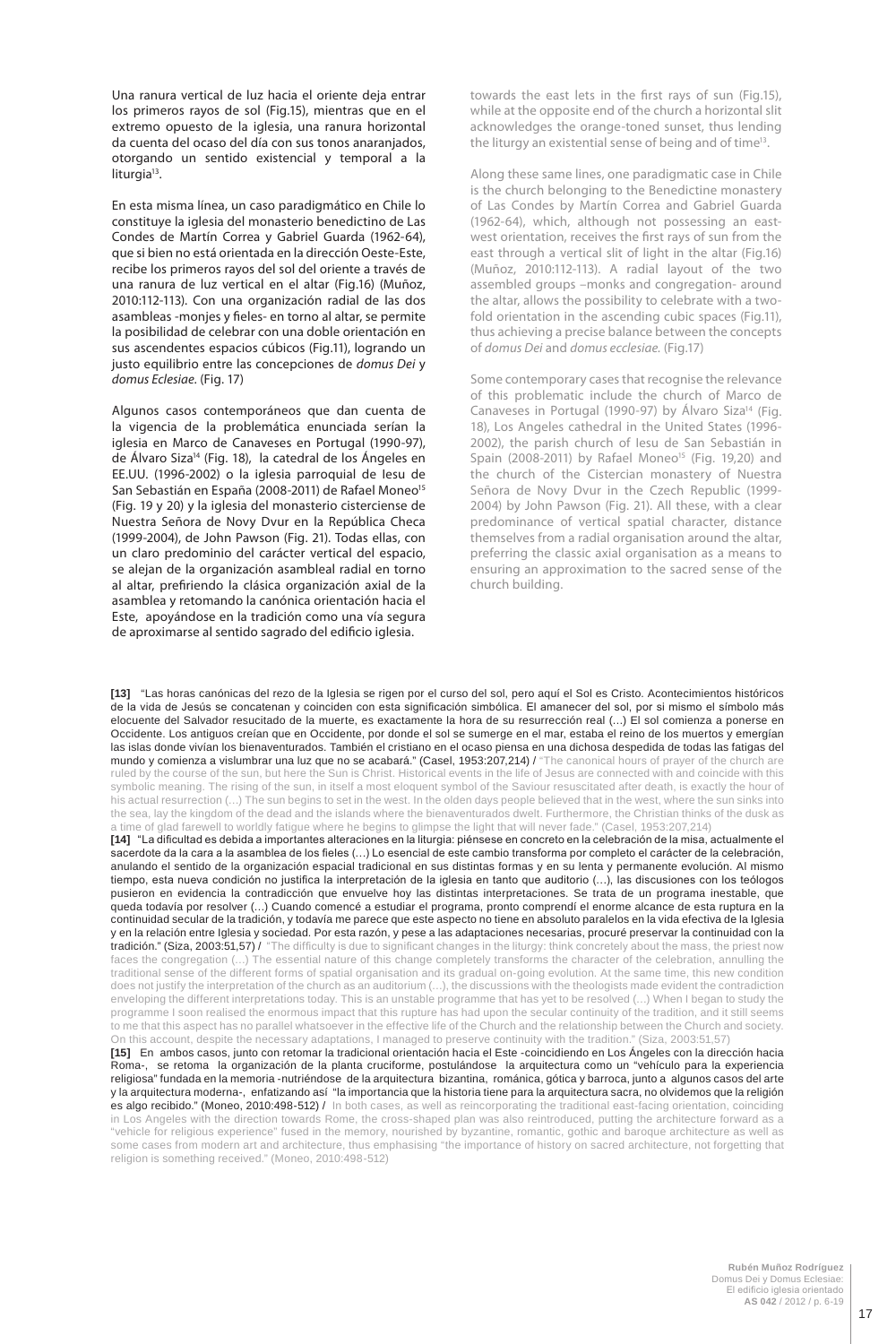

**Figura 18** Iglesia en Marco de Canaveses, Álvaro Siza. Interior y planta. De: Revista El Croquis, 1998, n° 91./ Church at Marco de

Canaveses, Álvaro Siza. Interior and floor plans. From: Revista El Croquis, 1998, no.91. / **Figura 19** Catedral de Los Ángeles, Rafael Moneo. Interior hacia la vidriera-cruz del altar y planta. De: Revista AV, 2002, n° 95./ Los Angeles cathedral, Rafael Moneo. Interior view looking towards the stained glass cross at the altar and floor plan. From: Revista AV, 2002, no.95. / **Figura 20** Iglesia de Iesu en San Sebastián, Rafael Moneo. Interior y planta. Fotografía: Pedro Peganaute; planos: Revista AV, 2012, n° 153-154./ Church of Iesu in San Sebastián, Rafael Moneo. Interior and floor plan. Photography: Pedro Peganaute; floor plans: Revista AV, 2012, no.153-154. / **Figura 21** Iglesia del monasterio cisterciense de Nuestra Señora de Novy Dvur en la República Checa, John Pawson. Interior y planta. **De: Revista El Croquis, 2005, n° 127. /** IChurch of the Cistercian monastery of Nuestra Señora de Novy Dvur in the Czech Republic, John Pawson. Interior and floor plan. From: Revista El Croquis, 2005, no.127.